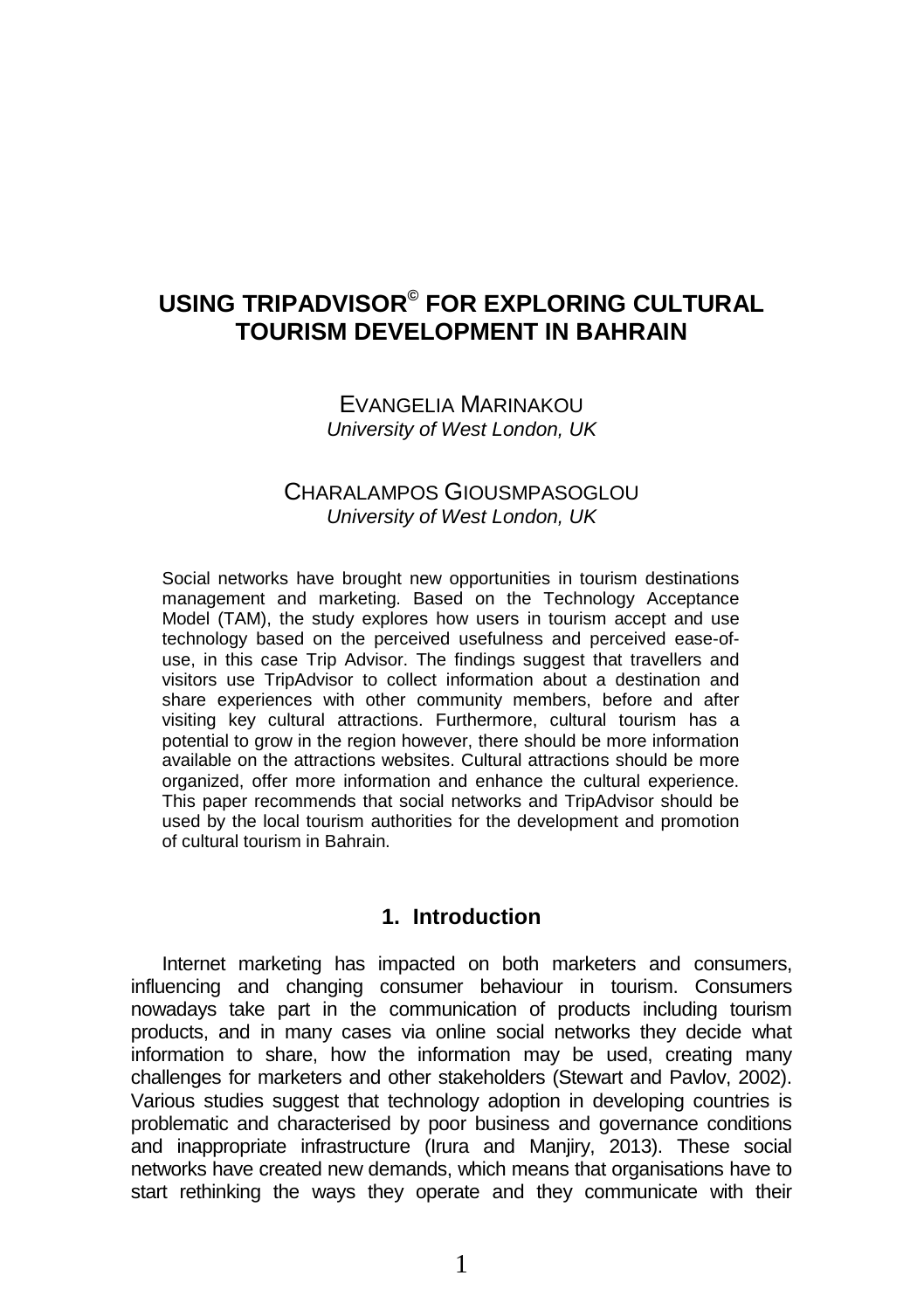consumers. Social media are a very good source of information on customer needs, demands and reviews on products and services, social media "*are taking an important role in travellers' information search and decision-making behaviours*" (Yoo, Gretzel and Zach, 2011:526). For example, TripAdvisor is "*the leader among travel related consumer review websites, as 50 million users per month seek advice about their travel plans*" (Fotis, Buhalis and Rossides, 2012). The research objective of this study is to identify the potential to develop further cultural tourism via the reviews on TripAdvisor on the various attractions and cultural sites in the Kingdom of Bahrain.

# **2. Tourism and Social networks in Bahrain**

The Middle East offers a wide collection of centres of touristic appeal, and many rank these attractions among the most important places to visit (Knowles, Diamantis and El-Mourhabi, 2004). As the flow of oil income has been decreasing, countries in the region have turned their attention to other economies and sources of income and have been following the path of economic diversification through the development of tourism (Karolak, 2012); it is estimated that the contribution of the Travel and Tourism sector in 2015 was 11.7% of the total employment (78,000 jobs) (WTTC, 2015).

The challenge in the region is to identify the potential of cultural tourism development, as well as to further develop the infrastructure and services to enrich and extend tourist arrivals (Knowles, Diamantis and El-Mourhabi, 2004). Although, Bahrain offers various events such as the F1, the competition is high from its neighbours, hence should focus on additional sources of international tourism income, such as cultural tourism. In terms of culture and heritage, Bahrain offers a rich history of religious, Greek, Roman and Ottoman sites. As recognition of its rich cultural heritage, Manama was awarded the title of the 2013 Capital of Arab Tourism, as part of UNESCO's programme to promote culture capitals across the world (http://culture.gov.bh). There are also a number of cultural festivals taking place every year such as the Cultural Spring Festival and the Bahrain Summer Festival. With a blend of music, theatre, poetry, art exhibitions and dance performances, these attract tourists from the Gulf Cooperation Council (GCC) mainly.

Knowles, Diamantis and El-Mourhabi (2004:304) claim that "*the country is increasingly encouraging investment in the tourism sector*". At the same time it has become attractive to business and leisure visitors. The estimation for 2015 in Bahrain's tourist arrivals was 11,459 million and the projection for 2020 is 12,198 million (Alpen Capital, 2011). However, Bahrain has been attracting visitors mainly from Saudi Arabia who are in search for entertainment, as well as business, and not culture (Arab News, 2013). As Bahrain is an island, new technologies such as social networks including TripAdvisor can enhance the development of cultural tourism as they simplify access attracting new tourists via the information provided on relevant websites.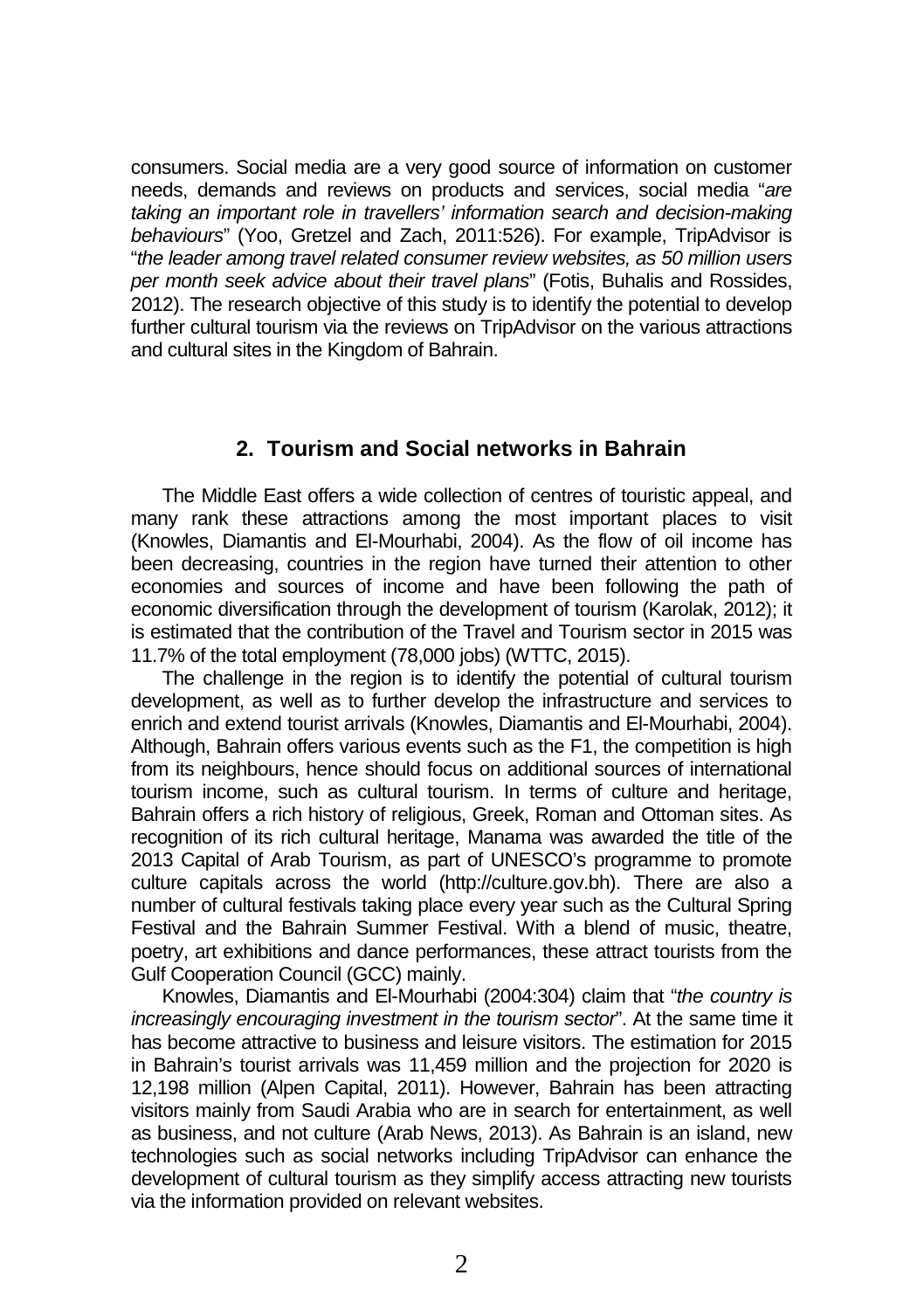The internet and the on-line social networks have become very popular in recent times and have changed the way people communicate and search for information (Twumasi and Adu-Gyamfi, 2013). In addition, virtual communities are growing and are becoming influential in tourism, as consumers as well as bloggers share information and experiences with other members. Social networks allow their members to interact without restrictions in time and space. Hence, social networking has changed consumer behaviours as at the same time many tourism companies and providers operate online to support these types of consumers. The more these communities increase the higher the potential for tourism companies and tourism destinations to benefit as the internet and social networks provide an effective medium to communicate (Twumasi and Adu-Gyamfi, 2013; Buhalis and Law, 2008).

Although the impact of the internet and social networks is growing, there is very little research on the influence of these social networks such as Trip Advisor, on the buying behaviour of travel consumers, and how their views and expressed shared opinions may provide an indication of further tourism enhancement and development (Zaugg, 2006 in Twumasi and Adu-Gyamfi, 2013:106).

#### *2.1 Technology Acceptance Model, Diffusion and Adoption*

Many researchers have used the Technology Acceptance Model (TAM) to examine consumers' attitudes and beliefs to technology (Swilley, 2010). Lekhanya (2013) states that diffusion is concerned with the spread of a new product from its source to the consuming public; adoption is a process that focuses on the stage through which an individual consumer passes, when deciding to accept or reject a new product. In diffusion the decision-making is centralised upon the owner, hence adoption/diffusion is determined in terms of technical compatibility, technical complexity (ease of use) and relative advantage (perceived need) (Wilkin, 2012). When considering the adoption of technology two main factors are significant, the radicalness of the innovation and its disruptiveness, hence to the extent to which the consumer values the innovation. The travel and tourism industry has witnessed a surge in terms of the adoption of information and communication technology such as TripAdvisor. In this case, it is important to explore the dynamics of the diffusion process, and analyse the factors of the adoption process and develop. When tourists are buying products go through various stages in which they search for information relevant to their trip about the destination, the transportation, the actual service encounter. Thus, the suppliers should be engaged with the tourists at all stages, which creates high complexity in the diffusion process of ICT among the tourism destination providers. This is explained by the variety of entities and providers in the supply chain that may not value in the same way the adoption of ICT in the selling process. Research suggests that the adoption of ICT in tourism is steadily improving, especially by new players.

The determinants of use diffusion are associated with the geographic location of the firm, the internal characteristics of the firm and the market condition. For example, a tourism company will find it easier to adopt and use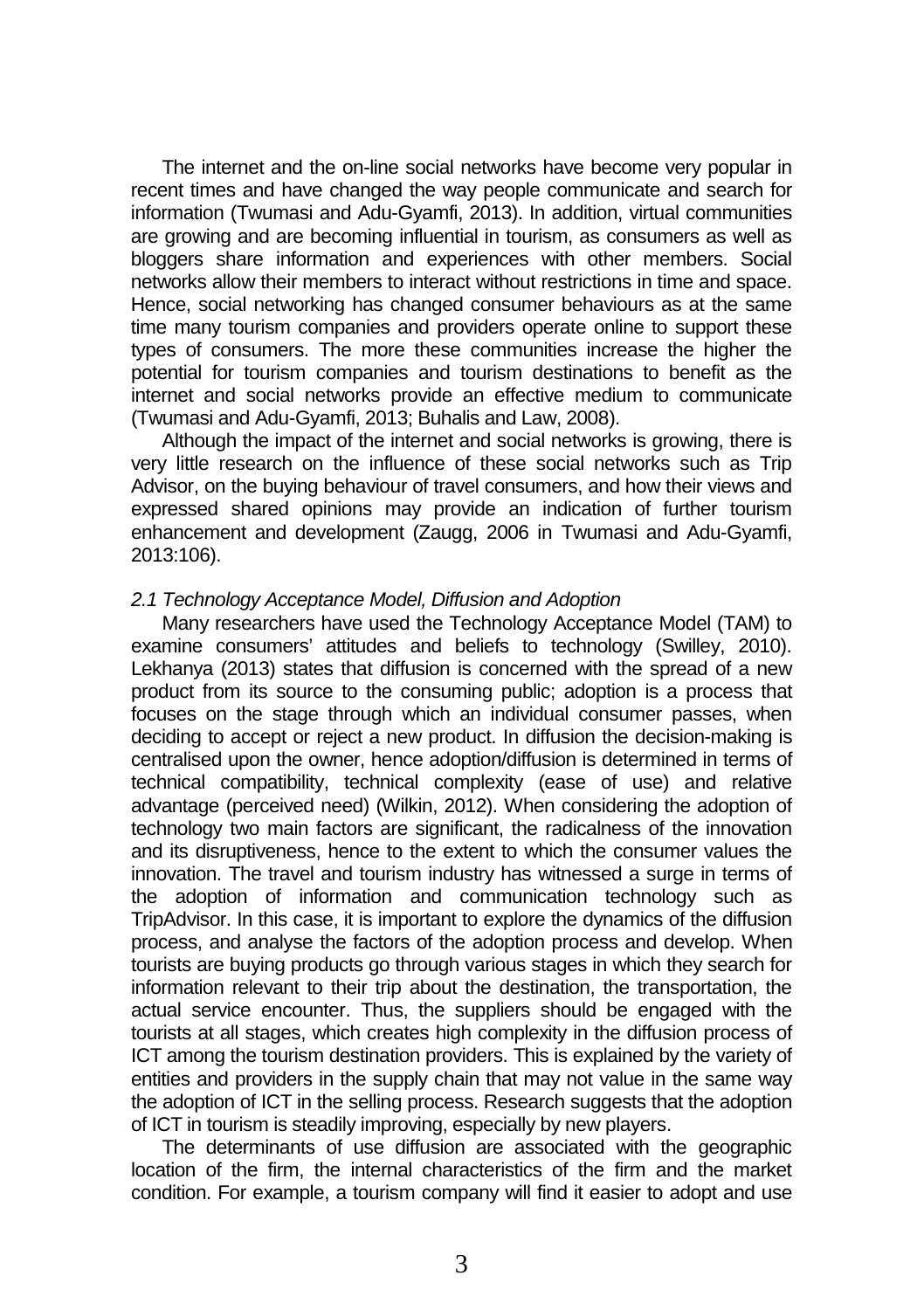ICTs if it is located in a country with high levels of ICT developments. The market environment is linked to customer readiness, such as the willingness of customers to accept the use of ICT and competitor's level of adoption. Many studies have proven the competitive pressure as a driver for innovation (i.e. Crook and Kumar, 1998). Moreover, technology trust, interpersonal trust and planned change activities influence technology adoption behaviour and enhance the level of adoption (Moital et al., 2009). Very little research in tourism has used the TAM (Ban and Ramsaran-Fowdar, 2013). This research uses a qualitative approach to understand consumers' technology adoption behaviour (Chtourou and Souiden, 2010) and how their views on TripAdvisor may provide information on developing further cultural tourism in Bahrain. TripAdvisor has been chosen for this study as it provides online users with a better system design (ease of use) and more effective travel planning (usefulness) to communicate desired travel information (Ban and Ramsaran-Fowdar, 2013).

## **3. Methodological Approach**

Secondary data from Tripadvisor.com has been collected. TripAdvisor is a company established by Expedia in 2000 and has been chosen for this study due to its large scale of coverage on travel destinations and accommodation reviews (Twumasi and Adu-Gyamfi, 2013). TripAdvisor facilitates the reviewing of tourism products and services around the world and brings together individuals in discussion forums, as well as allows interactions between peers. It also provides a powerful platform for experts in tourism to interact with the users and consult their comments and posted views (Buhalis and Law, 2008).

On Sunday 6 April 2015, a review of the website showed 563 topics under the Bahrain Travel Forum section. At the same time there were 1,507 forum posts from members who are knowledgeable about the destination. From Sunday 6 until Sunday 13 April 2015, under the section '*Things to do in Manama*', there were 19 attractions identified and in total 1,238 reviews (see Table 2). Fifty cases were purposively selected and analysed for the study. According to Twumasi and Adu-Gyamfi (2013:106) "*the obstructive measures used in the data collection are frequently used by sociologists and psychologists in their studies of group behaviours and interactions*". Instead of actually interviewing all these people, the researchers observed the participants behaviour and used raw data of the communication that people produced.

Content analysis was performed to the data, on the complaints, advice and reviews from people using the website. The grounded theory approach was used with keywords analysis, which provided four main categories experience, facilities, customer service and recommend the attraction. Content analysis of social media or travel is used by other studies such as Wenger (2008) who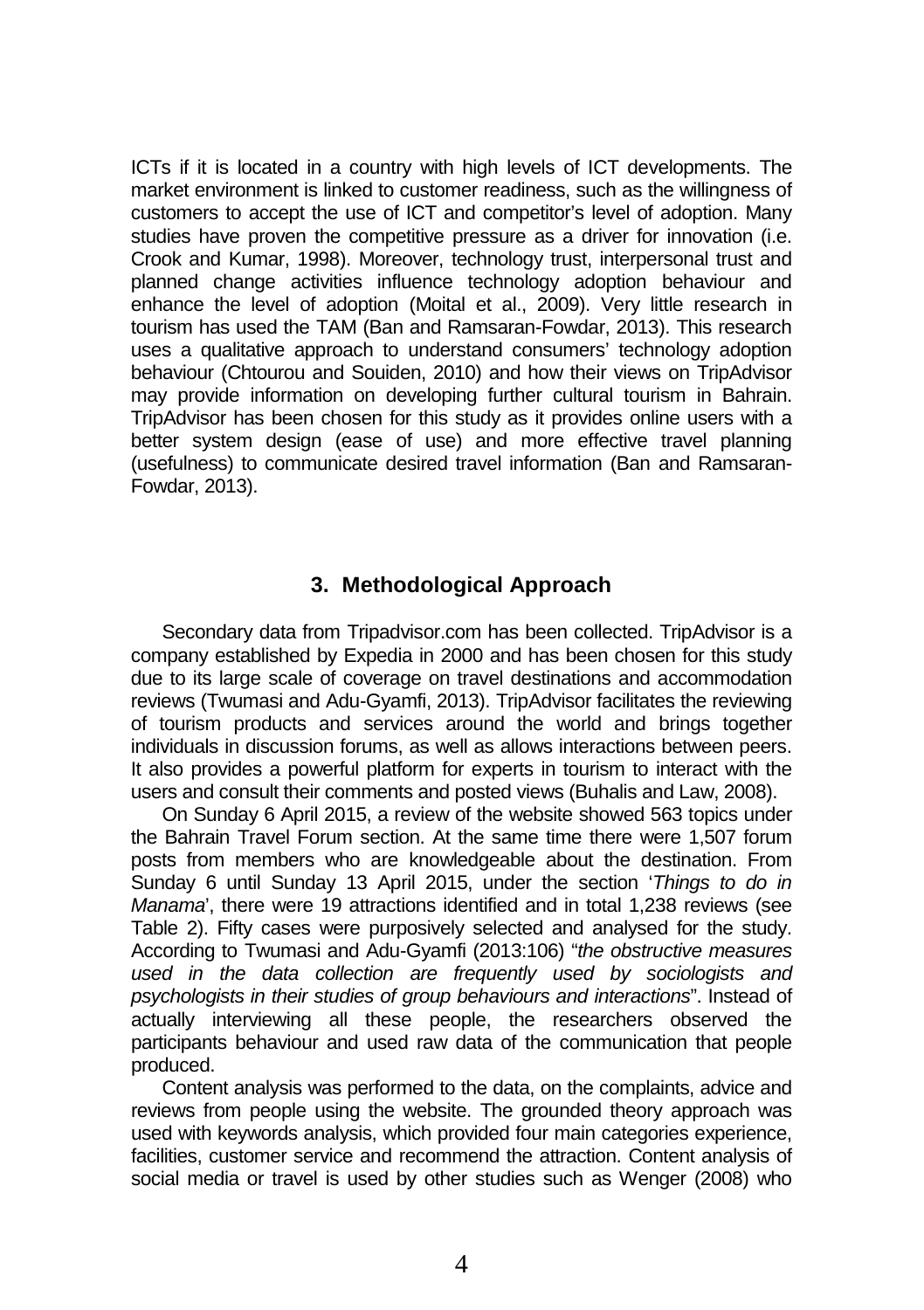analysed the content of blog postings and Xiang and Gretzel (2010) who studied social media and its role as an information travel search.

## **4. Results and Discussion**

#### *4.1. Description of the sample*

The characteristics of the individuals that provide reviews on TripAdvisor are important in order to understand their decision making process and their background (Um and Crompton, 1997). These characteristics are mainly sociodemographic including age, education, income and marital status, as well as psychological, for example whether those with low income are less likely to pursue travel arrangement involving expensive airfares and hotels than those who are more worthy. For the purpose of this study, pre-determined variables designed by TripAdvisor were used, which included the location, the selfdescription of the members, their travel style, when they are travelling, their age and gender. In addition, the final participants were chosen based on the date they posted their reviews (the most recent, from November 2014 until April 2015). The majority of the participants did not meet all the above mentioned criteria, therefore the researchers decided to include those reviews from people who met the following criteria gender, age, location and time of posting the review as shown in table 1.

| <b>Variables used</b>                                        | $N = 50$                 | %                              |  |  |
|--------------------------------------------------------------|--------------------------|--------------------------------|--|--|
| Gender<br>Male<br>Female                                     | 38<br>12                 | 76%<br>24%                     |  |  |
| Age<br>$20 - 25$<br>26-35<br>36-50<br>$50+$                  | 33<br>11<br>3<br>3       | 66%<br>22%<br>6%<br>6%         |  |  |
| Location<br>UK<br>USA<br>Saudi Arabia<br><b>UAE</b><br>Other | 12<br>13<br>13<br>9<br>3 | 24%<br>26%<br>26%<br>18%<br>6% |  |  |
| <b>Time of posting</b><br>March 2015<br>April 2015           | 24<br>26                 | 48%<br>52%                     |  |  |

**Table 1: The characteristics of Bahrain forum sample members**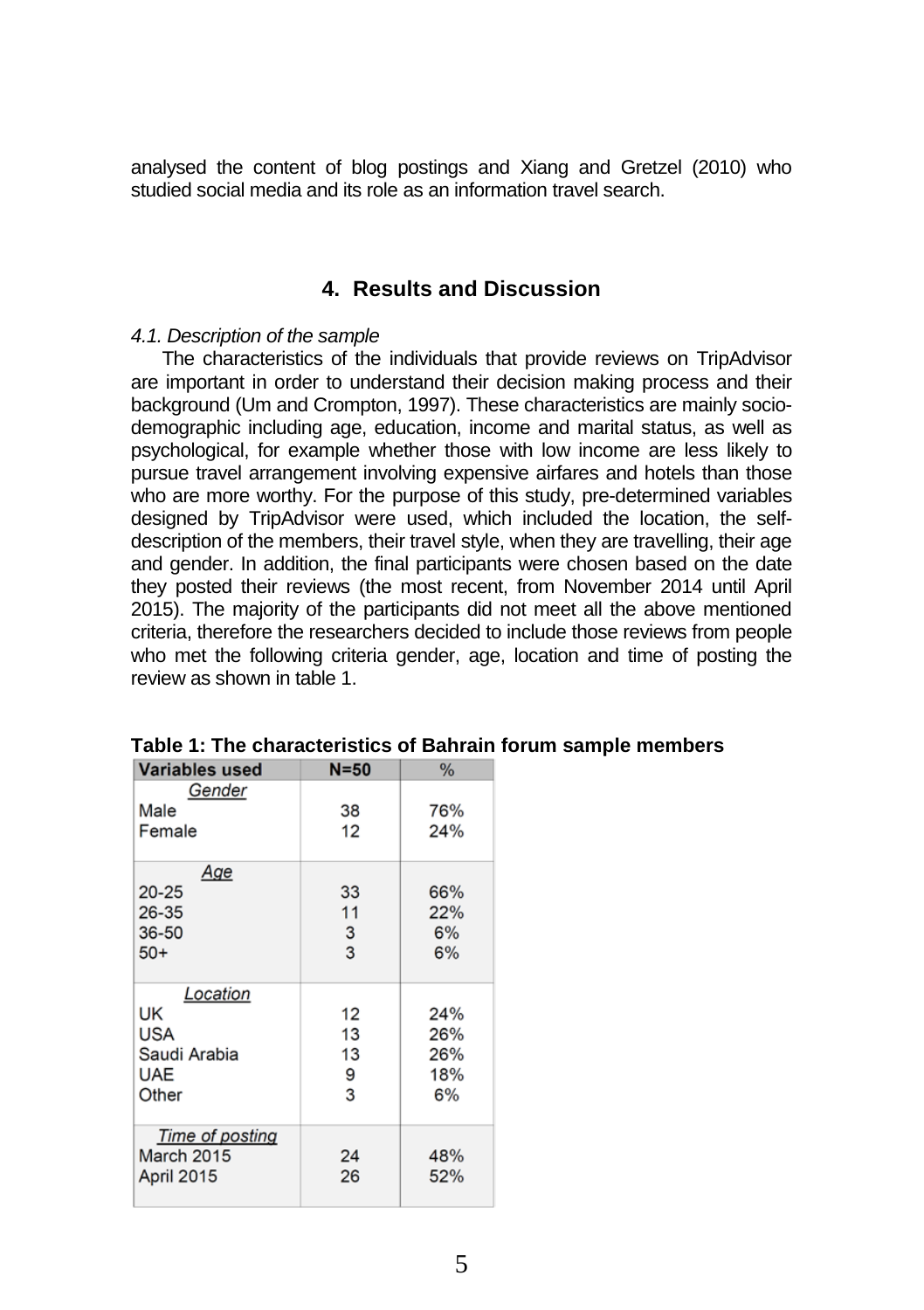Most of the participants were male (76%) and 24% were female, between the age of 20-25 (66%), from the UK, US, UAE and Saudi Arabia, as most of the visitors in Bahrain are from neighbouring countries (Wells, 2011). The sample characteristics also showed evidence that there are no geographical boundaries of online communities, members are from all over the world who visit the site to comment, seek advice, share travel information and purchase travel products and services. In addition, these demographics were in line with Buhalis' (2003) claim that 78% of worldwide internet users are in USA and UK.

#### *4.2. The impact of social networking site reviews on TripAdvisor on cultural tourism in Bahrain*

The participants in the study provided reviews on various cultural attractions and events in Bahrain (Table 2). The reviews of the cultural attractions in Bahrain provide adequate data on the sites and on visitors' views on the availability, opening hours, customer service, available information and overall experience, as well as whether they recommend the attraction.

Most of the participants in the study commented on the availability of tourism attractions in Bahrain. They claimed that there are few to very little available attractions, and even less cultural attractions. This indicates that there should be more sightseeing developed in the country. In addition, they suggested that there are limited food and beverage facilities, and where available they do not have adequate service. They positively however, commented on the quality of the food. In reference to the facility itself, the comments varied. For some attractions like the Al-Fatih Mosque, the Bahrain National Museum and the Ahmed Al Fateh Islamic Center, the comments were encouraging as they commented very well on the building and the exhibits. For other the comments were very negative for example Bab Al Bahrain souq were people were not happy and satisfied with the planning, buildings and atmosphere. They found the place too crowded and busy. One reviewer stated "*The Bab el Bahrain really isn't a proper souk. All the shops are housed in a modern shopping arcade*". Another added "*The narrow alleys of the souk behind the Gateway to Bahrain is overcrowded*".

Moreover, all the participants commented negatively to the available printed material on the sites. There is limited information on some sites, and in other cases there is no information, hence the tourists had to wander around and asked local people about the location of the attraction or to find some relevant information, although it was mentioned on the Ministry of Culture website. More specifically, one of the reviewers said "This venue is situated in Muharraq; the best way to locate it is to ask around -- but bear in mind that you may have to approach several people before you find it, as many locals didn't know it when we enquired, although it's in the middle of the neighbourhood. It seems to be an old building in which a new performance space has been built".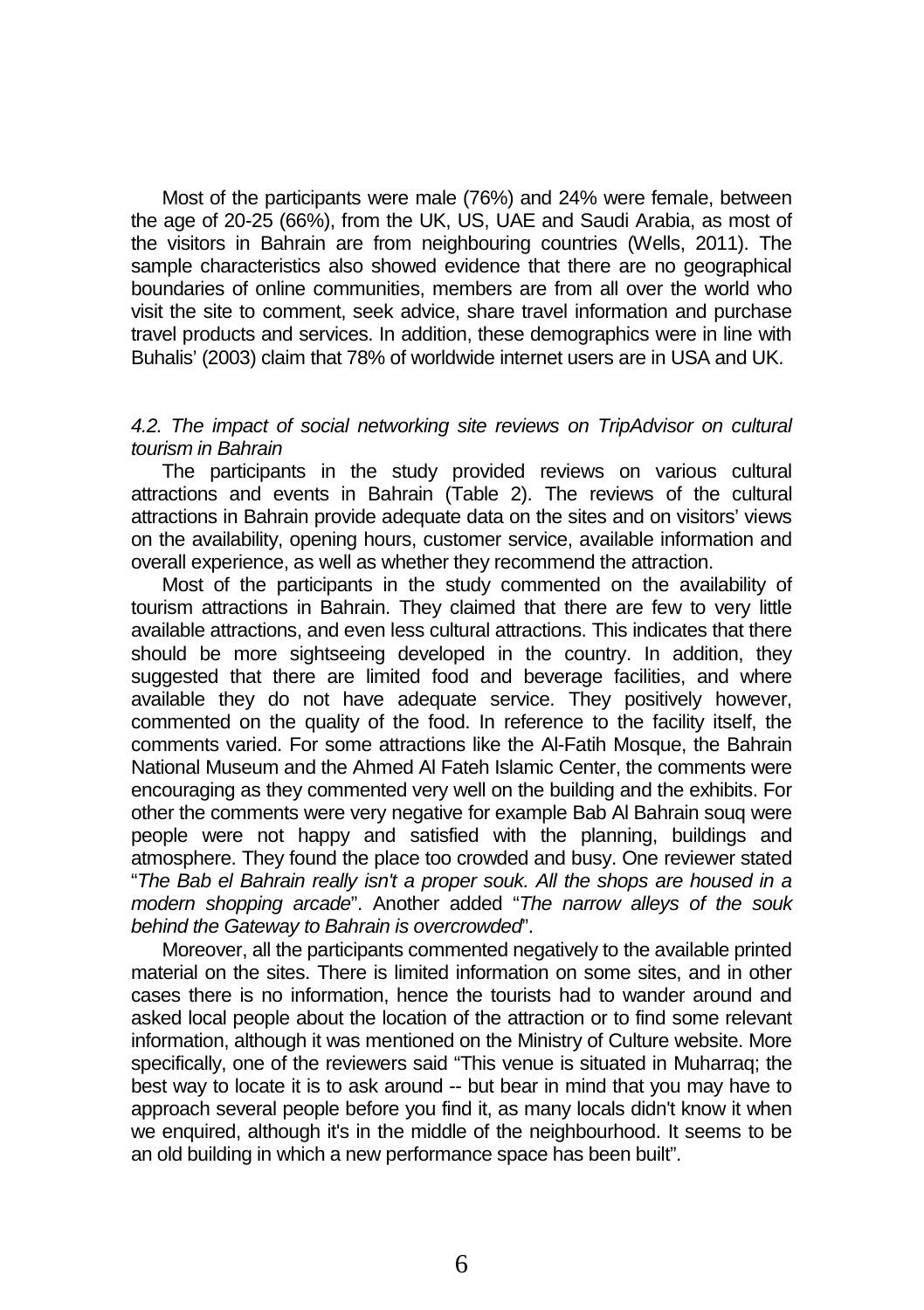| Type of attraction - event                                          | No of reviews<br><b>Total= 1238</b> | No of reviews chosen<br>for the study (N=50) |  |  |
|---------------------------------------------------------------------|-------------------------------------|----------------------------------------------|--|--|
| 1. Al-Fatih Mosque                                                  | 191                                 | 12                                           |  |  |
| 2. Bahrain National Museum                                          | 215                                 | 11                                           |  |  |
| 3. Qalat Al Bahrain                                                 | 167                                 | 5                                            |  |  |
| 4. Bahrain International Circuit                                    | 126                                 | 0                                            |  |  |
| 5. Lost Paradise of Dilmun Water Park                               | 93                                  | 0                                            |  |  |
| 6. Viva Karting Bahrain                                             | 19                                  | $\Omega$                                     |  |  |
| 7. Beit Al Qur'an                                                   | 20                                  | $\overline{2}$                               |  |  |
| 8. Wahoo Water Park                                                 | 65                                  | 0                                            |  |  |
| 9. Bab al Bahrain Souk                                              | 120                                 | 8                                            |  |  |
| Al Dar Islands Bahrain<br>10.                                       | 57                                  | 0                                            |  |  |
| 11.<br><b>Ahmed AI Fateh Islamic Center</b>                         | 4                                   | $\overline{1}$                               |  |  |
| 12 <sub>1</sub><br>Mohammed Bin Faris House of<br><b>Sout Music</b> | 1                                   | 1                                            |  |  |
| Tree of Life<br>13.                                                 | 121                                 | 6                                            |  |  |
| Oil Museum and First Oil Well<br>14.                                | 4                                   | 1                                            |  |  |
| 15.<br><b>Adhari Park</b>                                           | 29                                  | 0                                            |  |  |
| 16.<br><b>Museum of Pearl Diving</b>                                | $\overline{2}$                      | 1                                            |  |  |
| 17.<br><b>Ad Diraz Temple</b>                                       | $\overline{2}$                      | $\overline{1}$                               |  |  |
| Bait Shaikh Salman Historic Palace<br>18.                           | 1                                   | 1                                            |  |  |
| 19.<br><b>Wahoo Waterpark</b><br>アジット ふしじゅん アウウイぞく                  | 1                                   | 0                                            |  |  |

#### **Table 2: Attractions and events in TripAdvisor (Bahrain)**

Source: TripAdvisor (2015)

Note: the places highlighted in green are labelled as "cultural attractions" by TripAdvisor

Nevertheless, the majority of the reviewers commented positively on the customer service and the friendliness of staff, as well as on the opportunity to learn a lot about the culture, the history of Bahrain and the attraction itself. For example one of the reviewers stated about Al-Fatih Mosque "*They were very welcoming and our tour guide was wonderful. We were helped to learn about Islam in a very non-threatening way and got to learn about their beliefs and faith!*", another added "*I've been on several mosque tours and while this mosque may not be the most beautiful or the biggest, it certainly had the nicest people running the tours*", whereas one more stated "*Exceptional tour with the best staff. Very friendly and amazing experience*". Finally, most of the reviewers claimed that the majority of the attractions were a good experience for the whole family. All were happy that they were allowed to take videos and pictures. White (2010) suggests that photos taken by tourists and posted on social networks generate interest to viewers and can easily become part of the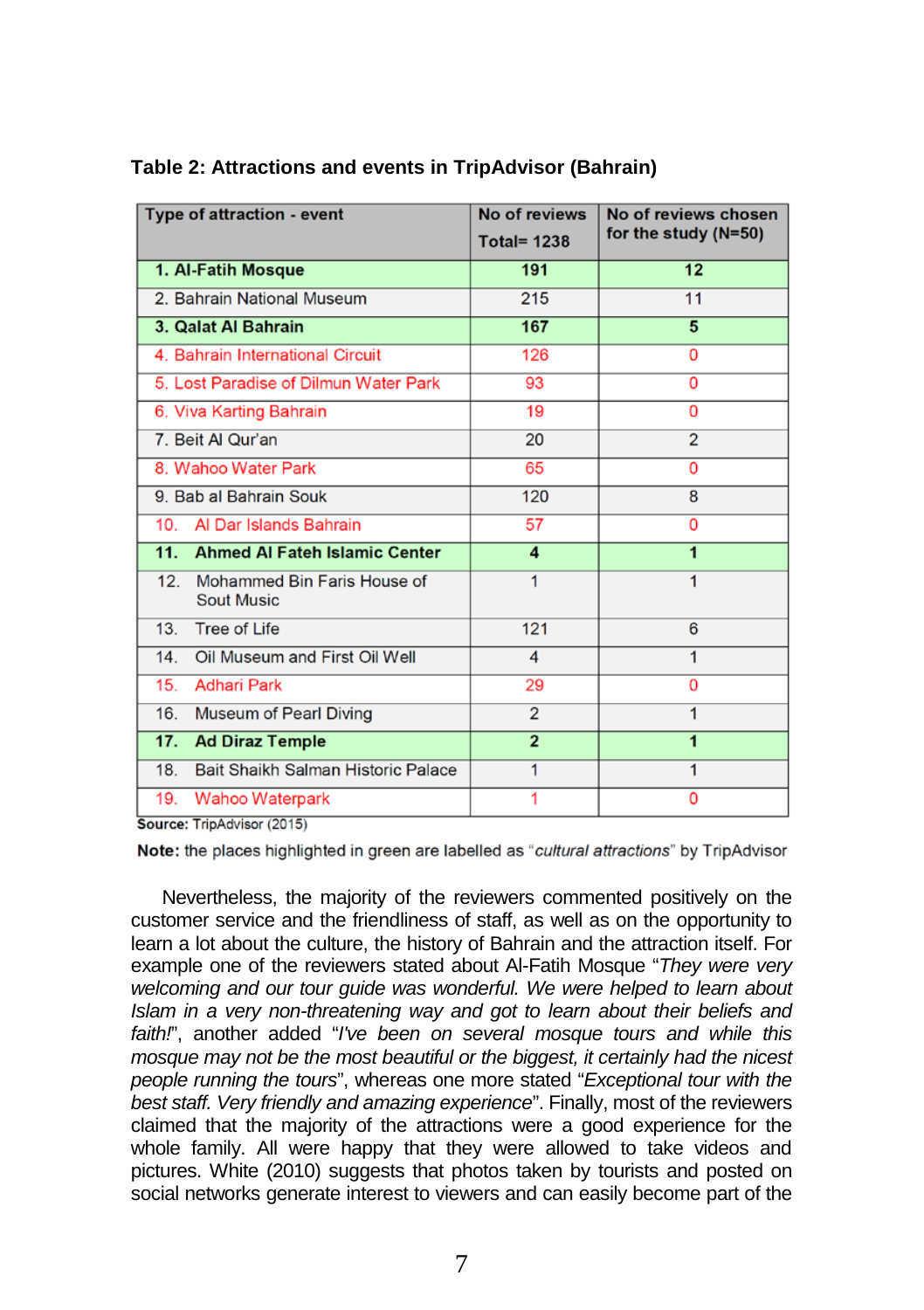viewer's travel plans. Many have challenged the credibility of such sources, however research shows that they can be reliable tools for evaluation (Mack, Blose and Pan, 2008). Table 3 exhibits the reviewers' overall evaluation of the attractions used for the purpose of this study:

| N              | <b>Site</b>                                                | <b>Excellent</b> | <b>Very</b><br>Good | Average        | Poor           | <b>Terrible</b> |
|----------------|------------------------------------------------------------|------------------|---------------------|----------------|----------------|-----------------|
| 191            | Al-Fatih Mosque                                            | 106              | 65                  | 16             | $\overline{3}$ | $\overline{1}$  |
| 215            | <b>Bahrain National</b><br><b>Museum</b>                   | 99               | 94                  | 15             | 5              | $\overline{2}$  |
| 167            | <b>Qalat Al Bahrain</b>                                    | 71               | 72                  | 20             | $\overline{4}$ | $\overline{0}$  |
| 20             | Beit Al Qur'an                                             | 10               | 8                   | $\overline{2}$ | $\Omega$       | $\Omega$        |
| 120            | Bab al Bahrain<br>Souk                                     | 32               | 46                  | 29             | 9              | $\overline{4}$  |
| 4              | <b>Ahmed AI Fateh</b><br><b>Islamic Center</b>             | $\overline{2}$   | 1                   | 1              | $\Omega$       | 0               |
| 1              | <b>Mohammed Bin</b><br>Faris House of<br><b>Sout Music</b> | $\overline{0}$   | $\overline{0}$      | $\overline{0}$ | $\Omega$       | $\overline{0}$  |
| 121            | <b>Tree of Life</b>                                        | 9                | 24                  | 50             | 25             | 13              |
| 4              | Oil Museum and<br><b>First Oil Well</b>                    | $\overline{1}$   | $\overline{2}$      | $\overline{0}$ | 1              | $\mathbf{0}$    |
| $\overline{2}$ | <b>Museum of Pearl</b><br><b>Diving</b>                    | 0                | $\Omega$            | $\overline{2}$ | $\mathbf{0}$   | 0               |
| $\overline{2}$ | Ad Diraz Temple                                            | 0                | $\overline{0}$      | 1              | $\overline{0}$ | $\overline{1}$  |
| 1              | <b>Bait Shaikh</b><br><b>Salman Historic</b><br>Palace     | 0                | 0                   | 0              | $\Omega$       | 0               |

## **Table 3**: **Evaluation of sites**

Source: TripAdvisor (2015)

It is evident from the above that the majority of reviewers rated the overall experience both as excellent and very good, and in some cases average. The attractions that were not well evaluated were Ad Diraz temple, the Museum of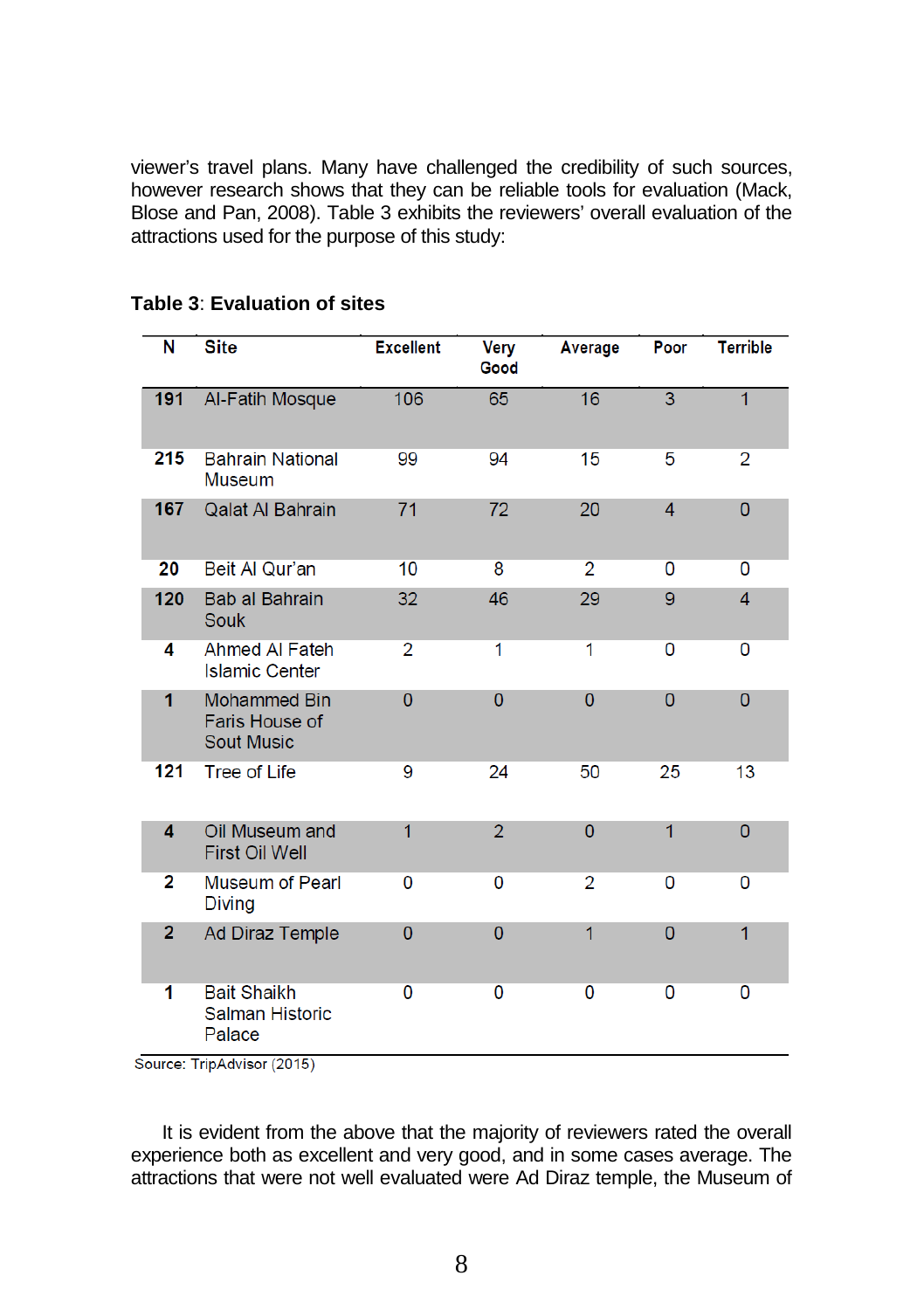Pearl Diving and the Oil Museum, however the comments were very limited to provide a significant view.

Bahrain has been promoted as a cultural venue in the Arabian Gulf, and there has been an increased investment in culture in the region (Alpen Capital, 2011). However, there are many challenges as they have been identified in the above. Although, "*the region's challenge now is to drive the next wave of innovation that emphasizes, celebrates and promotes Middle Eastern cultures, heritage and tradition*" (GlobalFutures and Foresight, 2007:3), the authorities should consider the above comments not only for the promotion of Bahrain as a cultural destination, but also for the future development of tourism in the country.

Despite attempts to revitalize tourism growth in Bahrain, there are several challenges that may arise in the future. As Bahrain is trying to market itself as a luxury destination and diversify the pool of tourists it attracts, it is necessary to conduct a thorough branding analysis in order to assess the impact of initiatives undertaken in recent years. In addition, in the context of evergrowing competition, place marketing creates "*uniqueness in order to improve the competitive position of the place marketed*" (Kavaratzis and Ashworth, 2010:2). As Dowling (2008) proposes destinations should focus on developing their image and reputation. Consequently, destinations such as Bahrain that are able to attract tourism and foreign investments, should consider consumers' views on the tourist product, and social media could add to the dissemination of information on cultural and other tourism attractions and products. Chua and Banerjee (2013) similarly support this view and claim that "*TripAdvisor is recognized as an important information source among users for travel planning*".

# **5. Conclusion**

This study contributes to the current literature on the use of social media (TripAdvisor) on cultural tourism planning and development. Communication via social media can be effective for tourism destinations and cultural tourism. Websites like TripAdvisor can be a valuable monitoring medium to explore the views of visitors to various attractions. If these reviews are monitored effectively they provide reliable information on the attractions and the potential for further development. Advantages and challenges are usually discussed providing an overview of the performance of the attractions and potential comments and ideas may be provided to enhance the tourist product and services. Tourism destination management organisations may adopt the use of ICT in developing and further expanding cultural tourism in Bahrain as the technology acceptance model shows in this study.

It is important to realise the potential of cultural tourism in Bahrain and the need for collaboration among tourism agencies and authorities, as it offers a sound strategy to attract a steady flow of international leisure tourists in the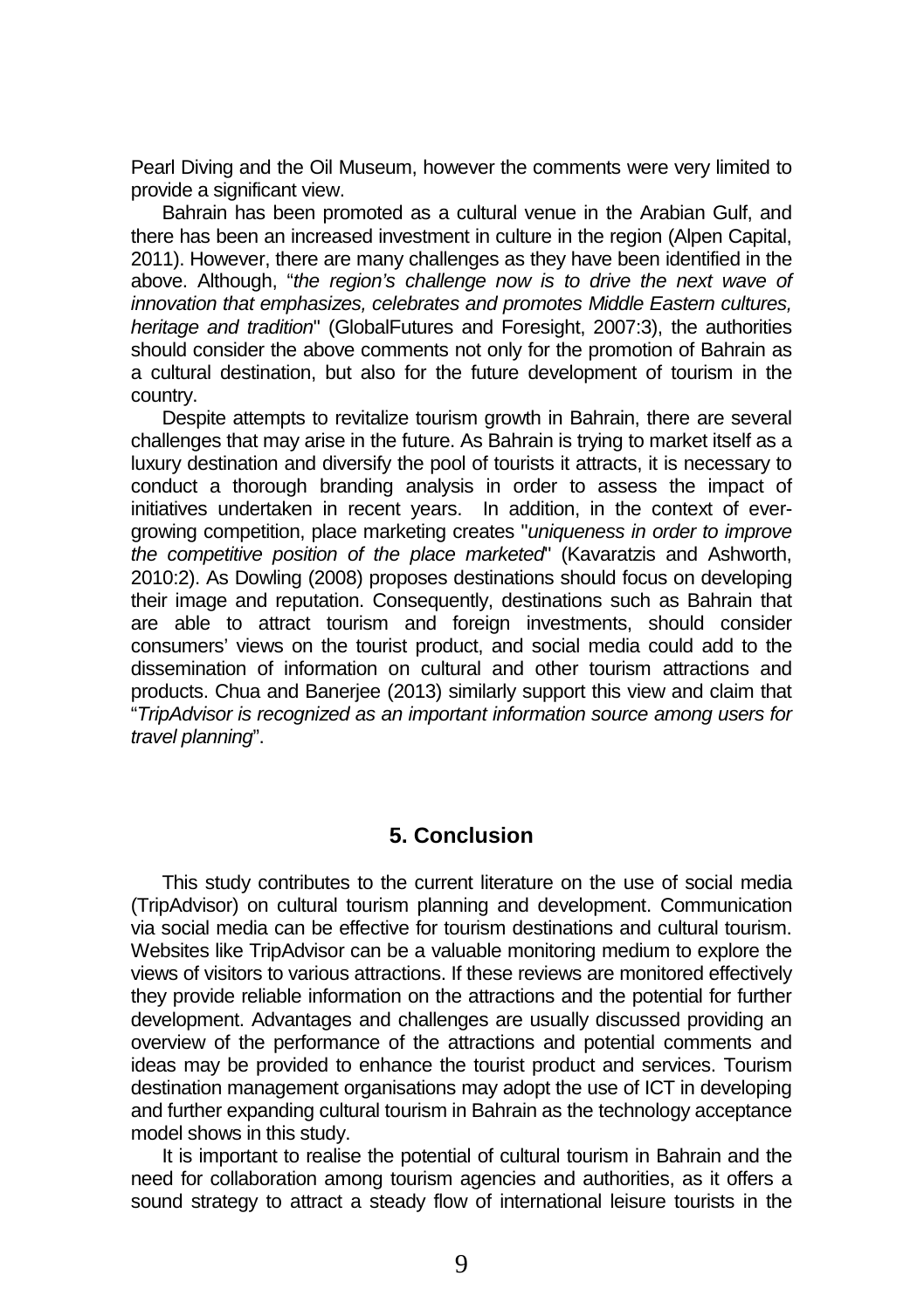coming years. As a result the local authorities, including the Ministry of Culture, and the travel community should consider the reviews available on TripAdvisor in reference to the development of cultural attractions. The local authorities should have the sufficient capacity to develop the physical and the human capital required to develop effective adoption strategies.

Further research can extended to other travel websites and refer to other attractions for a more complete view. Finally, other factors may be considered such as location, language, city or country of origin to make further analysis on the reviews.

## **6. References**

- 1. Alpen Capital (2011). GCC Hospitality Industry. Retrieved from: http:// www.alpencapital.com/industry-reports.html. [accessed:28/03/2016].
- 2. Arab News (2013). Saudis account for more than half of Bahrain's 8m tourists. Obtained through the Internet: [http://www.arabnews.com/news/](http://www.arabnews.com/news/%20487271)  [487271.](http://www.arabnews.com/news/%20487271) [accessed:28/03/2016].
- 3. Balakrishnan, M. S. (2008). Dubai a star in the east: A case study in strategic destination branding. *Journal of Place Management and Development*, 1(1):62 – 91.
- 4. Ban, J. and Ramsaran-Fowdar, R.R. (2013). *Developing a model of online social travel networks in the tourism industry*. *Paper presented at the 23rd International Business Research Conference.* 18-20 November, Melbourne, Australia.
- 5. Buhalis, D. (2003). *Etourism: information technologies for strategic tourism management*. Harlow: Prentice Hall.
- 6. Buhalis, D. and Law, R. (2008). Progress in information technology and tourism management: 20 years on and 10 years after the Internet – The state of eTourism research. *Tourism Management*, 29:609-623.
- 7. Chua, A.Y.K. and Banerjee, S. (2013). Reliability of reviews on the internet: the case of TripAdvisor. *Paper presented at The World Congress on Engineering and Computer Science, 1, WCECS*. 23-25 October, San Francisco, USA.
- 8. Chung, J.Y. and Buhalis, D. (2008). Web 2.0: A study of online travel community. *In:* O' Connor, P., Hopken, W., and Gretzel, U. (eds), *Information and Communication Technologies in Tourism*, (pp.70-81). Springer.
- 9. Chtourou, M. and Souiden, N. (2010). Rethinking the TAM model: time to consider fun. *Journal of Consumer Marketing*, 27(4):336-344.
- 10. Crook, C.W. and Kumar, R.L. (1998). Electronic data interchange: a multi-industry investigation using grounded theory. *Information and Management*, 34:75-89.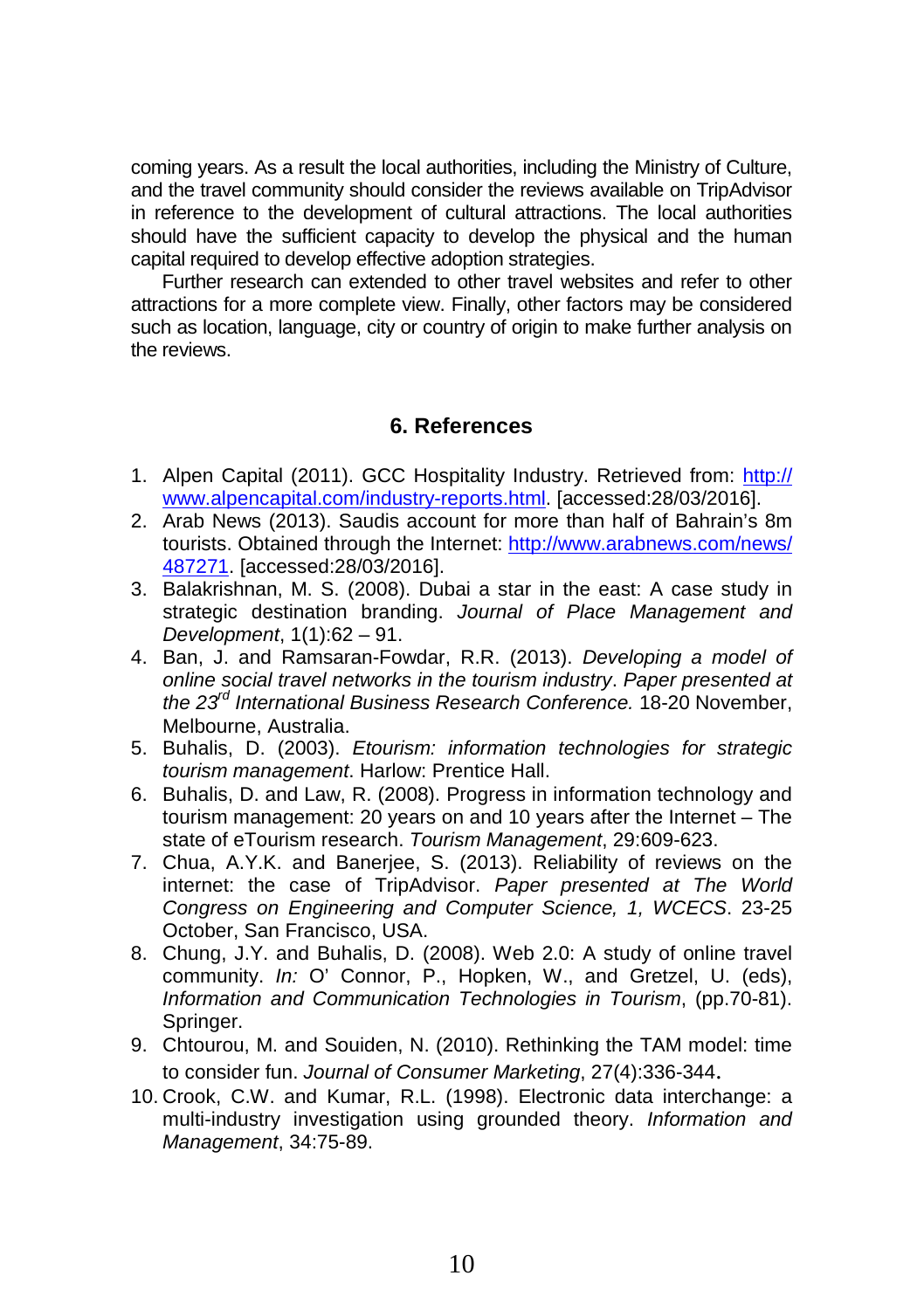- 11. Dowling, G. (2008). Creating better corporate reputations: an Australian perspective. *In:* Melewar, T.C. (ed), *Facets of corporate identity, communication and reputation*, (pp.178-196). London: Routledge.
- 12. Fotis, J., Buhalis, D. and Rossides, N. (2012). Social media use and impact during the holiday travel planning process. *In:* Fuchs, M., Ricci, F. and Cantoni, L. (eds), *Information and Communication Technologies in Tourism*, (pp.13-24). Vienna: Springer-Verlag.
- 13. Irura, N.S. and Munjiru, M.M. (2013). Technology Adoption and the Banking Agency in Rural Kenya. *Journal of Sociological Research*, 4(1):249-266.
- 14. Karolak, M. (2012). Tourism in Bahrain: A continuous search for economic development and for preservation of cultural heritage. The 2012 Gulf Studies Conference. Obtained through the Internet: http://www.academia. edu/1821165/Tourism\_in\_Bahrain\_A\_Continuous Search\_for\_Economic\_Development\_and\_for\_Preservation\_of\_Cultur al Heritage [accessed:28/03/2016].
- 15. Kavaratzis, M. and Ashworth, G. (2010). Place branding: where do we stand? *In:* Ashworth, G. and M. Kavaratzis, M. (eds), *Towards Effective Place Brand Management: Branding European Cities and Regions*, (pp. 1-14). Cheltenham: Edward Elgar Publishing.
- 16. Knowles, T., Diamantis, D. and El-Mourhabi, J.B. (2004). *The Globalization of Tourism and Hospitality: A Strategic Perspective*. 2nd Edition. Toronto: Thomson.
- 17. Law, R., Leung, R. and Buhalis, D. (2014). Information technology application in hospitality and tourism: A review of publications from 2005 to 2007. *Journal of Travel and Tourism Marketing*, 26(5):599-623.
- 18. Lekhanya, L.M. (2013). Cultural influence of the diffusion and adoption of social media technologies by entrepreneurs in rural South Africa. *International Business and Economics Research Journal*, 12(12):1563- 1574.
- 19. Mack, R., Blose, J. and Pan, B. (2008). Believe it or not: Credibility of blogs in tourism. *Journal of Vacation Marketing*, 14(2):133-144.
- 20. Moital, M., Vaughan, D.R. and Edwards, J.R. (2009). Using involvement for segmenting the adoption of e-commerce in travel. *Service industries journal*, 29 (5):723-739.
- 21. Stewart, D.W. and Pavlov, P.A. (2002). From consumer response to active consumer: measuring the effectiveness of interactive media. *Journal of the Academy of Marketing Sciences*, 4(30):376-396.
- 22. Swilley, E. (2010). Technology rejection: the case of the wallet phone. *Journal of Consumer Marketing*, 27(4):304-312.
- 23. Twumasi, A. and Adu-Gyami, K. (2013). The impact of social networking sites on the purchasing behaviours of online travel community members. *Information and Knowledge Management*, 3(11):105-111.
- 24. Um, S. and Crompton, J.L. (1997). Development of pleasure travel attitude dimensions. *Annals of Tourism Research*, 18:374-378.